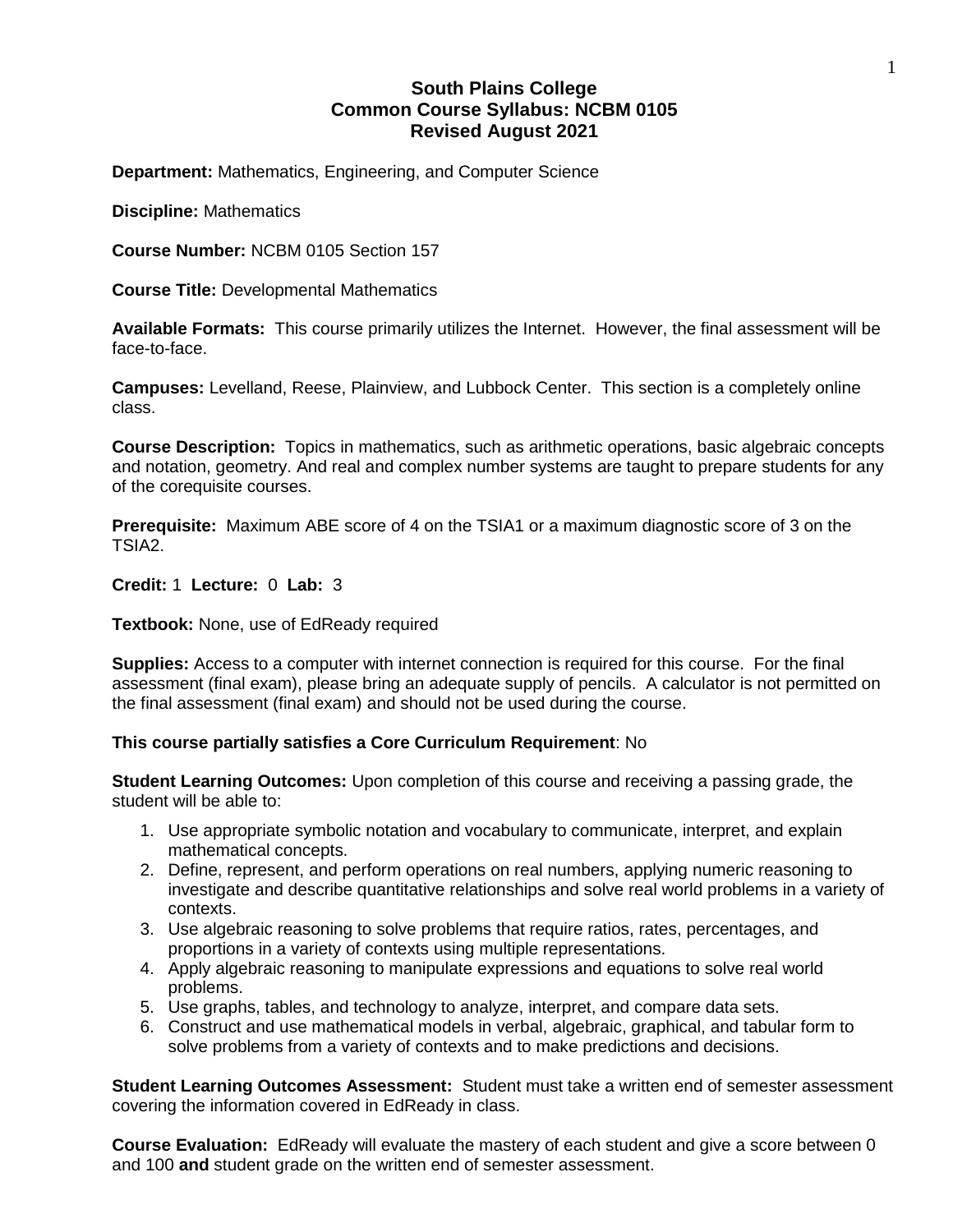**Attendance Policy:** The student will be required to communicate with the instructor at least **once** per week and work in EdReady each week for the duration of the course. Failure to do so will result in the student possibly being dropped from the course.

Plagiarism violations include, but are not limited to, the following:

- 1. Turning in a paper that has been purchased, borrowed, or downloaded from another student, an online term paper site, or a mail order term paper mill;
- 2. Cutting and pasting together information from books, articles, other papers, or online sites without providing proper documentation;
- 3. Using direct quotations (three or more words) from a source without showing them to be direct quotations and citing them; or
- 4. Missing in-text citations.

Cheating violations include, but are not limited to, the following:

- 1. Obtaining an examination by stealing or collusion;
- 2. Discovering the content of an examination before it is given;
- 3. Using an unauthorized source of information (notes, textbook, text messaging, internet, apps) during an examination, quiz, or homework assignment;
- 4. Entering an office or building to obtain an unfair advantage;
- 5. Taking an examination for another;
- 6. Altering grade records;
- 7. Copying another's work during an examination or on a homework assignment;
- 8. Rewriting another student's work in Peer Editing so that the writing is no longer the original student's;
- 9. Taking pictures of a test, test answers, or someone else's paper.

**COVID Syllabus Statement:** Consistent with the latest CDC recommendations, we have revised our guidance for students, faculty, and staff who have a known exposure or have tested positive. Anyone with a known exposure should wear a mask for 10 days and should seek a COVID-19 test on day five after exposure. If you test positive or develop symptoms, you should immediately self-isolate and seek a COVID-19 test. Please immediately notify your instructor, supervisor, and DeEtte Edens, Associate Director of Health and Wellness, any time you test positive for COVID-19. Anyone who tests positive is required to self-isolate for five days. Following the five-day isolation period, if you are asymptomatic or your symptoms are resolving, you may return to work or class but should wear a mask for five additional days. If you are still symptomatic, please contact DeEtte Edens at [dedens@southplainscollege.edu](mailto:dedens@southplainscollege.edu) or 806-716-2376 prior to your return date.

**Student Code of Conduct Policy**: Any successful learning experience requires mutual respect on the part of the student and the instructor. Neither instructor nor student should be subject to others' behavior that is rude, disruptive, intimidating, aggressive, or demeaning**.** Student conduct that disrupts the learning process or is deemed disrespectful or threatening shall not be tolerated and may lead to disciplinary action and/or removal from class.

**Diversity Statement:** In this class, the teacher will establish and support an environment that values and nurtures individual and group differences and encourages engagement and interaction. Understanding and respecting multiple experiences and perspectives will serve to challenge and stimulate all of us to learn about others, about the larger world and about ourselves. By promoting diversity and intellectual exchange, we will not only mirror society as it is, but also model society as it should and can be.

**Disability Statement:** Students with disabilities, including but not limited to physical, psychiatric, or learning disabilities, who wish to request accommodations in this class should notify the Disability Services Office early in the semester so that the appropriate arrangements may be made. In accordance with federal law, a student requesting accommodations must provide acceptable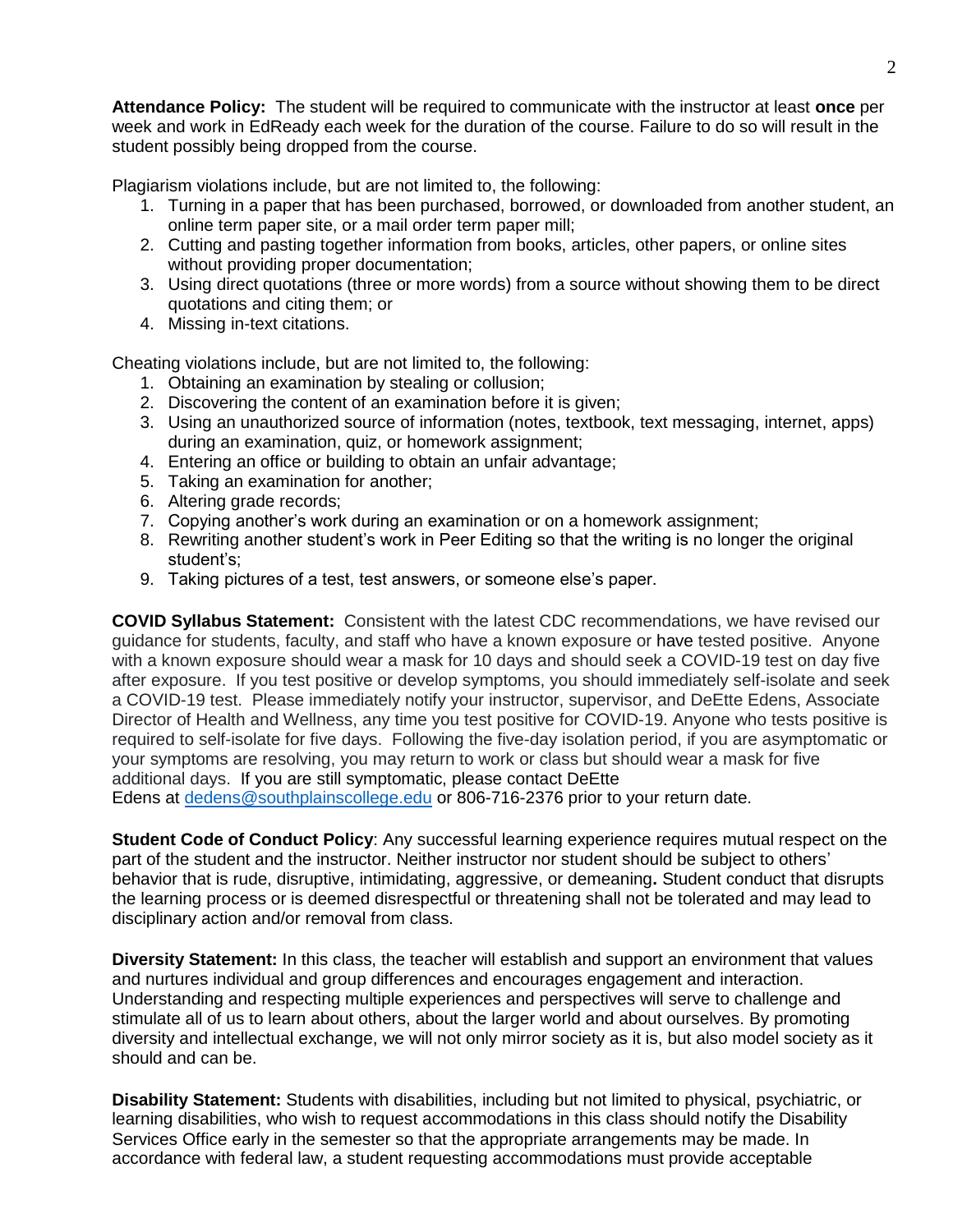documentation of his/her disability to the Disability Services Office. For more information, call or visit the Disability Services Office at Levelland (Student Health & Wellness Office) 806-716-2577, Reese Center (Building 8) 806-716-4675, or Plainview Center (Main Office) 806-716-4302 or 806-296-9611.

**Nondiscrimination Policy:** South Plains College does not discriminate on the basis of race, color, national origin, sex, disability or age in its programs and activities. The following person has been designated to handle inquiries regarding the non-discrimination policies: Vice President for Student Affairs, South Plains College, 1401 College Avenue, Box 5, Levelland, TX 79336. Phone number 806- 716-2360.

**Title IX Pregnancy Accommodations Statement:** If you are pregnant, or have given birth within six months, Under Title IX you have a right to reasonable accommodations to help continue your education. To [activate](http://www.southplainscollege.edu/employees/manualshandbooks/facultyhandbook/sec4.php) accommodations you must submit a Title IX pregnancy accommodations request, along with specific medical documentation, to the Director of Health and Wellness. Once approved, notification will be sent to the student and instructors. It is the student's responsibility to work with the instructor to arrange accommodations. Contact the Director of Health and Wellness at 806- 716-2362 or [email](http://www.southplainscollege.edu/employees/manualshandbooks/facultyhandbook/sec4.php) [rcanon@southplainscollege.edu](mailto:rcanon@southplainscollege.edu) for assistance.

**Campus Concealed Carry**: Texas Senate Bill - 11 (Government Code 411.2031, et al.) authorizes the carrying of a concealed handgun in South Plains College buildings only by persons who have been issued and are in possession of a Texas License to Carry a Handgun. Qualified law enforcement officers or those who are otherwise authorized to carry a concealed handgun in the State of Texas are also permitted to do so. Pursuant to Penal Code (PC) 46.035 and South Plains College policy, license holders may not carry a concealed handgun in restricted locations. For a list of locations and Frequently Asked Questions, please refer to the Campus Carry page

at: <http://www.southplainscollege.edu/campuscarry.php>

Pursuant to PC 46.035, the open carrying of handguns is prohibited on all South Plains College campuses. Report violations to the College Police Department at 806-716-2396 or 9-1-1.

**SPC Bookstore Price Match Guarantee Policy:** If you find a lower price on a textbook, the South Plains College bookstore will match that price. The difference will be given to the student on a bookstore gift certificate! The gift certificate can be spent on anything in the store.

If students have already purchased textbooks and then find a better price later, the South Plains College bookstore will price match through the first week of the semester. The student must have a copy of the receipt and the book has to be in stock at the competition at the time of the price match.

The South Plains College bookstore will happily price match BN.com & books on Amazon noted as *ships from and sold by Amazon.com*. Online marketplaces such as *Other Sellers* on Amazon, Amazon's Warehouse Deals, *fulfilled by* Amazon, BN.com Marketplace, and peer-to-peer pricing are not eligible. They will price match the exact textbook, in the same edition and format, including all accompanying materials, like workbooks and CDs.

A textbook is only eligible for price match if it is in stock on a competitor's website at time of the price match request. Additional membership discounts and offers cannot be applied to the student's refund.

Price matching is only available on in-store purchases. Digital books, access codes sold via publisher sites, rentals and special orders are not eligible. Only one price match per title per customer is allowed.

Note: The instructor reserves the right to modify the course syllabus and policies, as well as notify students of any changes, at any point during the semester.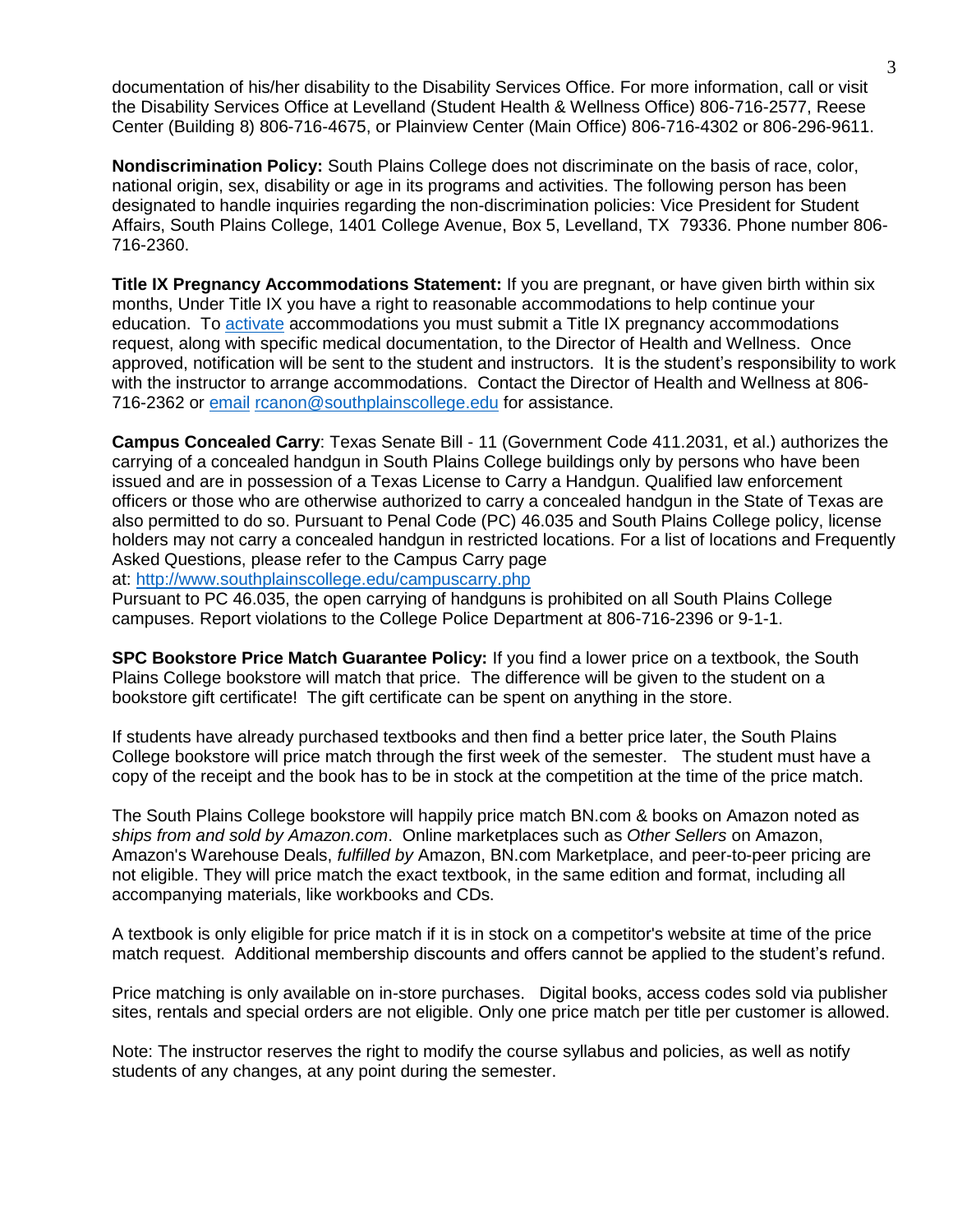# COURSE SPECIFIC INFORMATION FOR NCBM0105.157

### **Instructor:** Phyllis Cormier **Email:** [pcormier@southplainscollege.edu](mailto:pcormier@southplainscollege.edu) **Office:** Reese Center, Building 2 Rm 223B Phone: (806)716-2797

### **Office hours:**

| Monday                  | ⊺uesdav | Wednesday                               | Thursdav | Friday            |
|-------------------------|---------|-----------------------------------------|----------|-------------------|
| 11:00 - 12:00PM         |         | 11:00 - 12:00 PM   10:30 - 11:00 AM     |          | $9:30 - 11:00$ AM |
|                         |         |                                         |          | Virtual           |
| $2:30 - 3:00 \text{PM}$ |         | $2:30 - 5:30$ PM $\vert$ 2:30 - 3:00 PM |          |                   |

Face-to-Face office hours will be in my office, room 223B. Office hours are time I have set aside to work with students on any questions they have about the class. Please use this time to improve your understanding of the material. Appointments may be made to meet face-to-face or virtual. You may make an appointment through email, in person, or by calling. I will respond to emails within 24 hours. If I am in my office, feel free to stop by without an appointment.

**Email:** All students at South Plains College are assigned an SPC email account. Although personal email addresses will continue to be collected, the assigned SPC email account will be used as the official channel of communication for South Plains College. Students should make it a habit to check their student email account frequently. (Copied from SPC Student Guide.)

**Textbook**: There is no required textbook for this class. However, access to the EdReady website [\(https://southplainscollege.edready.org](https://southplainscollege.edready.org/) ) is required.

**Supplies**: Access to a computer with an internet connection is required for this course. For the final assessment (final exam), please bring an adequate supply of pencils. Calculators are not allowed on the final exam.

**Blackboard**: Blackboard is the online course management system that will be utilized for this course. This course is supplemented online, so all access to course information and your instructor is through the Internet. This course syllabus, as well as all course materials can be accessed through Blackboard. Login at https://southplainscollege.blackboard.com/. The user name and password should be the same as the MySPC and SPC email.

User name: first initial, last name, and last 4 digits of the Student ID

Password: Original CampusConnect Pin No. (found on SPC acceptance letter)

Questions regarding Blackboard support may be emailed to blackboard@southplainscollege.edu or by telephone to 806-716-2180.

**Student Learning Outcomes Assessment**: Students must take a written end-of-semester assessment (final exam) covering the information from EdReady.

The class will cover topics from the following units of study in the EdReady system:

- 1) Whole Numbers
- 2) Fractions & Mixed Numbers
- 3) Decimals
- 4) Ratios, Rates, and Proportions
- 5) Percents
- 6) Real Numbers
- 7) Solving Equations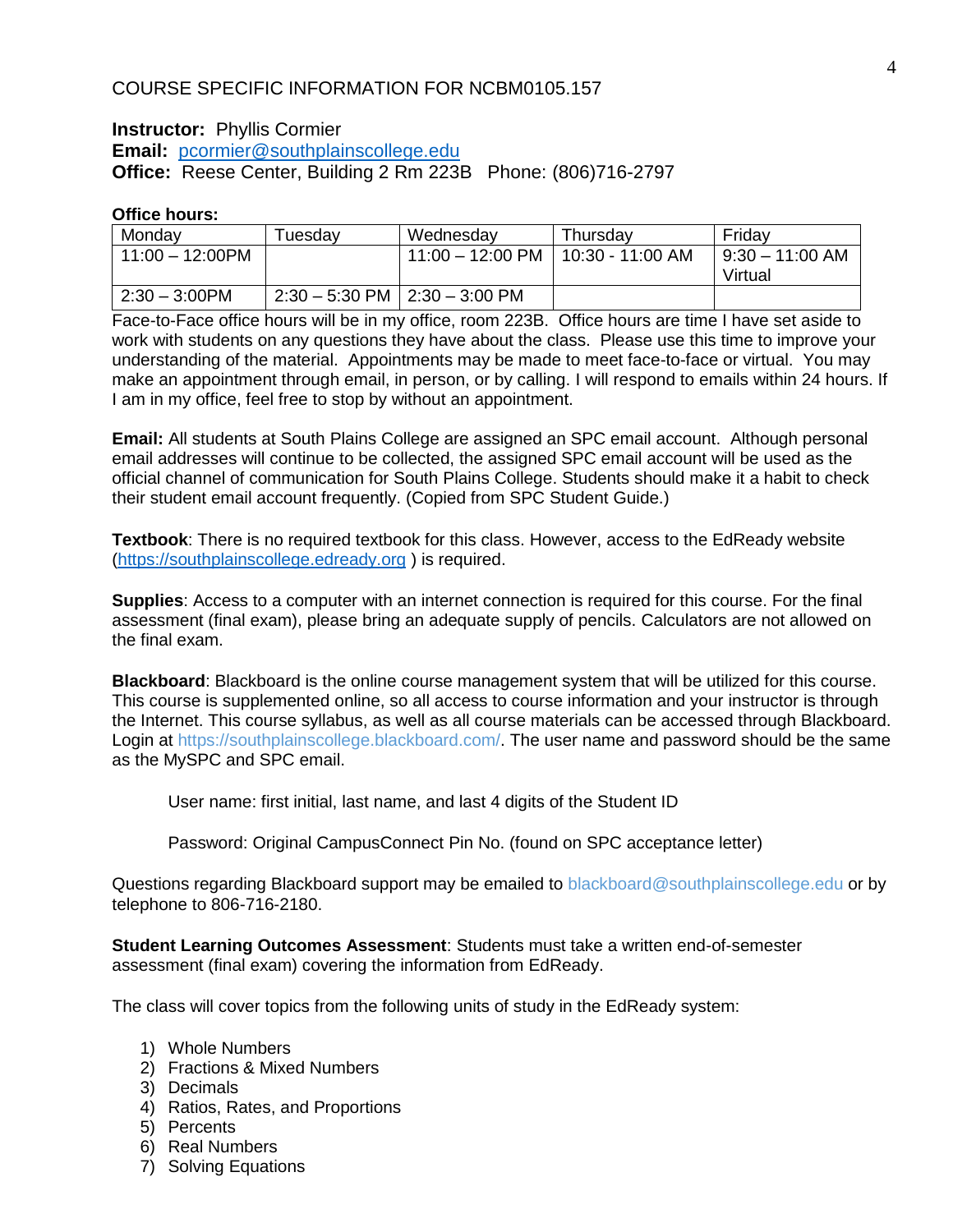- 8) Exponents and Polynomials
- 9) Factoring
- 10) Geometry
- 11) Complex Numbers.

**Course Evaluation:** EdReady will evaluate the student's mastery of each math concept and provide the student with a score between 0 and 100. The student's goal is to earn an EdReady score of at least 90, which should provide a strong background of mathematical understanding for the final assessment (final exam). At the end of the semester, the student will take a written assessment (final exam) that will determine the student's final course grade for this NCBM 0105 course. The student will schedule a time with the instructor to meet face-to-face for the written assessment (final exam). Calculators are not allowed on the final exam. Performance on this final exam assessment will result in a pass or fail grade for the course. The student must score at least a 70% on the final exam assessment to pass the NCBM 0105 course. A grade of 'P' is assigned for a passing grade, while a grade of 'F' for a failing grade. In order to be fully prepared for the final assessment, it is strongly recommended that the student master enough topics in the EdReady system to obtain a score of at least 90.

**Attendance/Student Engagement Policy:** Consistent practice and effort are the most important activities for success in this course. The instructor maintains records of the student's engagement throughout the semester. The student will be required to communicate with the instructor at least once per week for the duration of this course. Failure to communicate at least once per week with the instructor will result in the student being dropped from the course.

### **Getting Started in EdReady:**

Inside your Blackboard course, you will find a link to EdReady. After clicking this link, you should find an area on the screen to enter a goal key. The area should look similar to:



Your goal key for this course is: **Cormier0105Sp22** This goal key is case-sensitive, so make sure to provide the correct upper- and lower-cases of the letters.

Once into the correct goal, you will take an initial diagnostic test.

#### **Taking the Initial Diagnostic Test:**

- Please allow at least one hour for this test. However, if you need more time or need to step away, there is an option to save and exit.
- After completing this initial diagnostic test, contact your instructor for next steps to complete the requirements for this course.

### **To maximize potential for successfully completing this course:**

- Watch the video<https://vimeo.com/edready/review/129791734/5c7e5aa696> To help you get started on EdReady
- Set aside time each day to concentrate on math.
- Work through your study path
	- o Warm-up: Short assessment to determine preparedness for unit
	- o Presentation: Lecture video to explain the concept
	- $\circ$  Worked examples: Examples are given and details for the solution are explained
	- o Topic text: Similar to an online textbook
	- $\circ$  Practice: Examples for you to try. If you miss a problem, a brief explanation is given before allowing another attempt on the same problem.
	- $\circ$  Review: Examples for you to try, but in the review, the feedback is given after all of the examples have been attempted.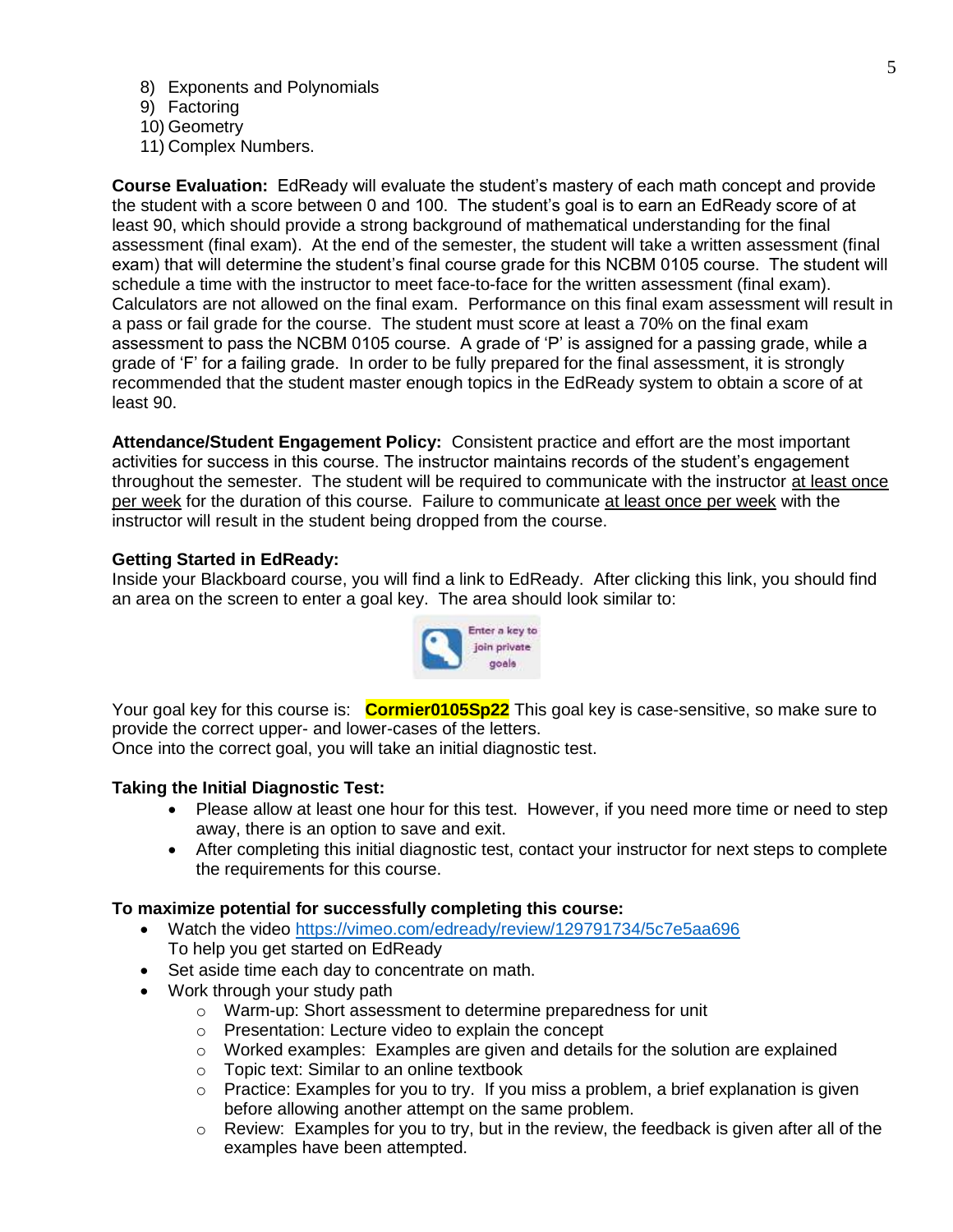- Work problems without a calculator.
- Take a test to determine if you have mastered the topic **after** you have studied the material.
- Ask questions if you need help. Start with me. I will be happy to help you.

## **SPC Tutors**

Tutoring is FREE for all currently enrolled students. Make an appointment or drop-in for help at any SPC location or online! Visit the link below to learn more about how to book an appointment, view the tutoring schedule, get to know the tutors, and view tutoring locations.

<http://www.southplainscollege.edu/exploreprograms/artsandsciences/teacheredtutoring.php>

## **Tutor.com**

You also have 180 FREE minutes of tutoring with tutor.com each week, and your hours reset every Monday morning. Log into Blackboard, click on the tutor.com link on the left-hand tool bar and grab a session with a tutor. You can access tutor.com tutors during the following times:

Monday – Thursday: 8pm-8am

6pm Friday – 8am Monday morning

Free tutoring is available through the college. Check Blackboard for additional information about tutoring.

**Suggested Course Schedule:** The following schedule shows the minimum you should complete each week. It is recommended that you work ahead of schedule.

| Week           | Date                | Lesson Topic/Assignment                                                                                    |
|----------------|---------------------|------------------------------------------------------------------------------------------------------------|
| 1              | Jan 18 - Jan 21     | The instructor will post the syllabus and information<br>1.                                                |
|                |                     | regarding initial steps for beginning the course.                                                          |
|                |                     | The student will set up an EdReady account at<br>2.                                                        |
|                |                     | https://southplainscollege.edready.org                                                                     |
|                |                     | 3. After receiving the goal key from the instructor, student                                               |
|                |                     | will complete the initial diagnostic test.                                                                 |
| $\overline{2}$ | Jan 24 - Jan 28     | Complete the first 6 topics in the Whole Number Unit                                                       |
|                |                     | Place Value and Names for Whole Numbers<br>$1_{-}$                                                         |
|                |                     | 2. Rounding Whole Numbers                                                                                  |
|                |                     | 3.<br><b>Comparing Whole Numbers</b>                                                                       |
|                |                     | 4. Adding Whole Numbers and Applications                                                                   |
|                |                     | 5. Subtracting Whole Numbers and Applications                                                              |
|                |                     | 6. Estimation                                                                                              |
|                |                     |                                                                                                            |
| 3              | Jan $31$ – Feb 4    | Complete topics $7 - 12$ in the Whole Number Unit                                                          |
|                |                     |                                                                                                            |
|                |                     | 7. Multiplying Whole Numbers and Applications                                                              |
|                |                     | 8. Dividing Whole Numbers and Applications                                                                 |
|                |                     | Properties and Laws of Whole Numbers<br>9.                                                                 |
|                |                     | 10. The Distributive Property                                                                              |
|                |                     | 11. Understanding Exponents and Square Roots                                                               |
|                |                     | 12. Order of Operations                                                                                    |
| $\overline{4}$ | Feb 7 - Feb 11      | Complete topics $1 - 5$ in the Fractions and Mixed Numbers unit                                            |
|                |                     | Intro to Fractions and Mixed Numbers<br>$1_{-}$                                                            |
|                |                     | Proper and Improper Fractions<br>2.                                                                        |
|                |                     | <b>Factors and Primes</b><br>3 <sub>1</sub>                                                                |
|                |                     | <b>Simplifying Fractions</b><br>4.                                                                         |
|                |                     | <b>Comparing Fractions</b><br>5.                                                                           |
| 5              | Feb $14$ – Feb $18$ | Complete topics $6 - 9$ in the Fractions and Mixed Numbers unit<br>Multiplying Fractions and Mixed Numbers |